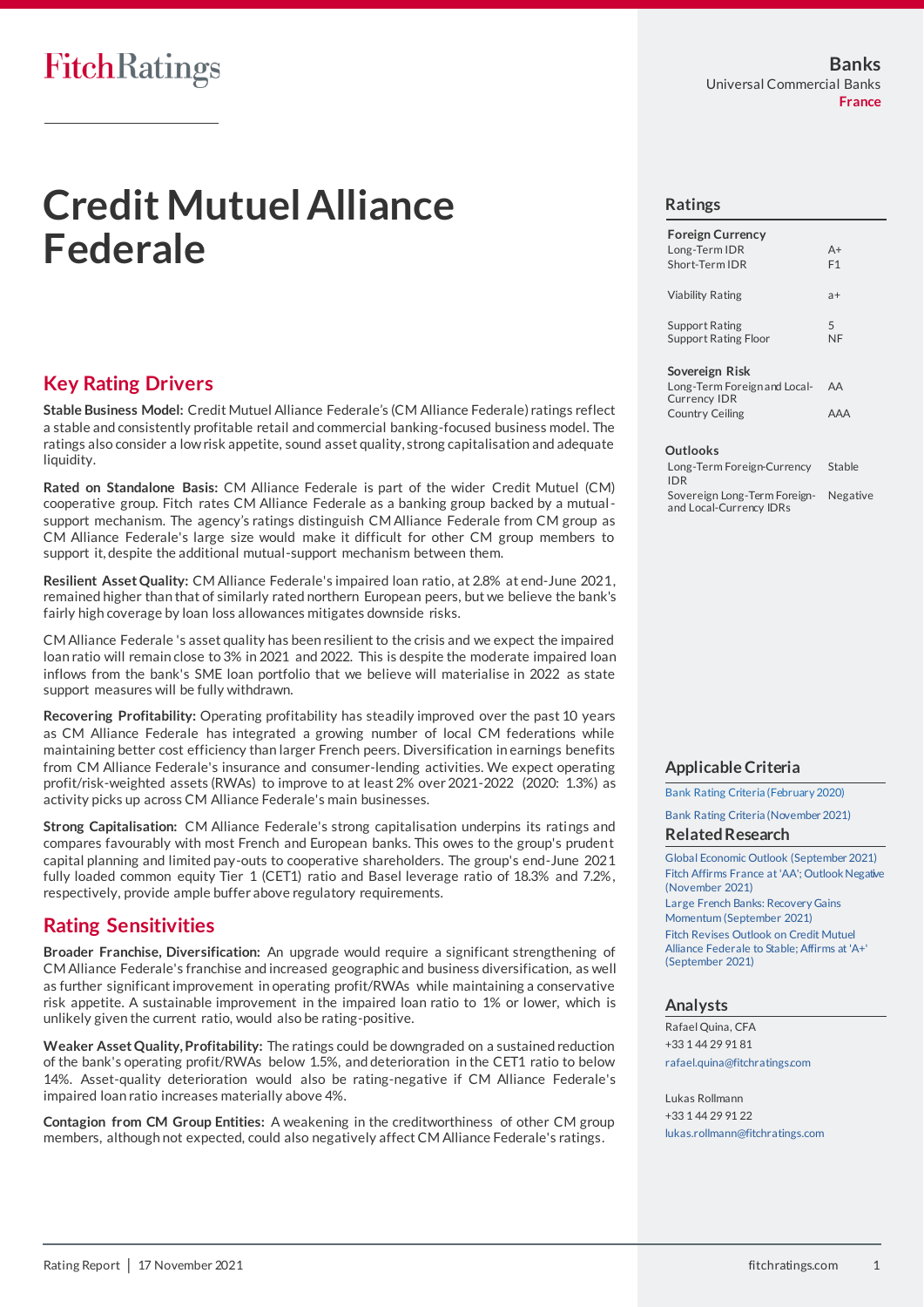#### **Related Issuer Ratings**

| Banque Federative du Credit Mutuel S.A. (BCFM) |              |  |  |  |
|------------------------------------------------|--------------|--|--|--|
| Long- and Short-Term IDRs                      | A+/Stable/F1 |  |  |  |
| Derivative Counterparty Rating                 | AA-(dcr)     |  |  |  |
| <b>Viability Rating</b>                        | a+           |  |  |  |
| <b>Support Rating</b>                          | 5            |  |  |  |
| Support Rating Floor                           | <b>NF</b>    |  |  |  |
| Credit Industriel et Commercial S.A. (CIC)     |              |  |  |  |
| Long- and Short-Term IDRs                      | A+/Stable/F1 |  |  |  |
| <b>Viability Rating</b>                        | $a+$         |  |  |  |
| <b>Support Rating</b>                          | 5            |  |  |  |
| Support Rating Floor                           | <b>NF</b>    |  |  |  |
| Source: Fitch Ratings                          |              |  |  |  |

Fitch assigns common Viability Ratings (VRs) to CM Alliance Federale and its subsidiaries, BFCM and CIC. Neither subsidiaries are affiliated to CM Alliance Federale 's central body Caisse Federale de CM, but BFCM has been affiliated to CM group's central body since September 2020 and as such it benefits from the CM-wide support mechanism.

BFCM makes up 80% of CM Alliance Federale's consolidated assets (the other 20% related to local CM banks). It is the group's main issuing vehicle on financial markets and it coordinates the group's subsidiaries. CIC is owned by BFCM and accounts for about 45% of group assets. It is one of the group's two retail and commercial networks in France and hosts the group's modest corporate and investment banking activities. BFCM and CIC are highly integrated with CM Alliance Federale in management, systems, capital and liquidity. This means that the subsidiaries' and CM Alliance Federale's credit profiles cannot be separated.

#### **Debt Ratings**

#### *Deposits and Senior Debt*

BFCM's and CIC's long-term deposits and senior preferred debt ratings are one notch above CM Alliance Federale's Long-Term Issuer Default Rating (IDR) to reflect the protection that would accrue to their depositors and senior preferred creditors from CM Alliance Federale's sizeable equity and resolution debt buffers in a resolution.

The total minimum requirement for own funds and eligible liabilities (MREL) is set at the level of the CM group at 20.99% of RWAs. As CM group does not have a central debt issuance entity, each of the CM sub-groups, including CM Alliance Federale, need to have own funds and eligible liabilities above this threshold for the CM group to comply. We estimate that CM Alliance Federale had eligible liabilities and own funds, excluding senior preferred debt, representing about 24% of its RWAs at end-June 2021. We expect CM Alliance Federale will continue to meet its share of CM group's MREL without recourse to senior preferred debt.

The deposit and senior preferred debt's short-term ratings of 'F1+' for BFCM and CIC map with the 'AA-' long-term ratings.

BFCM's senior non-preferred debt's long-term rating is in line with BFCM's Long-Term IDR.

#### *Subordinated Debt*

We rate BFCM's subordinated Tier 2 debt two notches below CM Alliance Federale's VR for loss severity as we expect recoveries to be poor for this type of debt in the event of a bank failure or resolution. Deeply subordinated legacy Tier 1 securities are rated four notches below CM Alliance Federale's VR to reflect the high loss severity risk of these securities (two notches from the VR), and a higher risk of non-performance (an additional two notches) relative to CM Alliance Federale's VR.



<sup>a</sup> Fitch's simplified representation of CM Alliance Federale's organisational structure differs from the group's own presentation **b** Remaining balance owned by other CM Alliance Federale entities Source: Fitch Ratings, CM Alliance Federale

#### **Debt Rating Classes**

| Debt level                              | Rating       |  |
|-----------------------------------------|--------------|--|
| Banque Federative du Credit Mutuel S.A. |              |  |
| Deposits                                | $AA -/F1 +$  |  |
| Senior preferred                        | $AA-F1+$     |  |
| Senior non-preferred                    | A+           |  |
| Subordinated Tier 2                     | А-           |  |
| Legacy Tier 1                           | <b>BBB</b>   |  |
| Credit Industriel et Commercial S.A.    |              |  |
| Deposits                                | $AA - /F1 +$ |  |
| Senior preferred                        | $AA$ -/F1+   |  |
| Source: Fitch Ratings                   |              |  |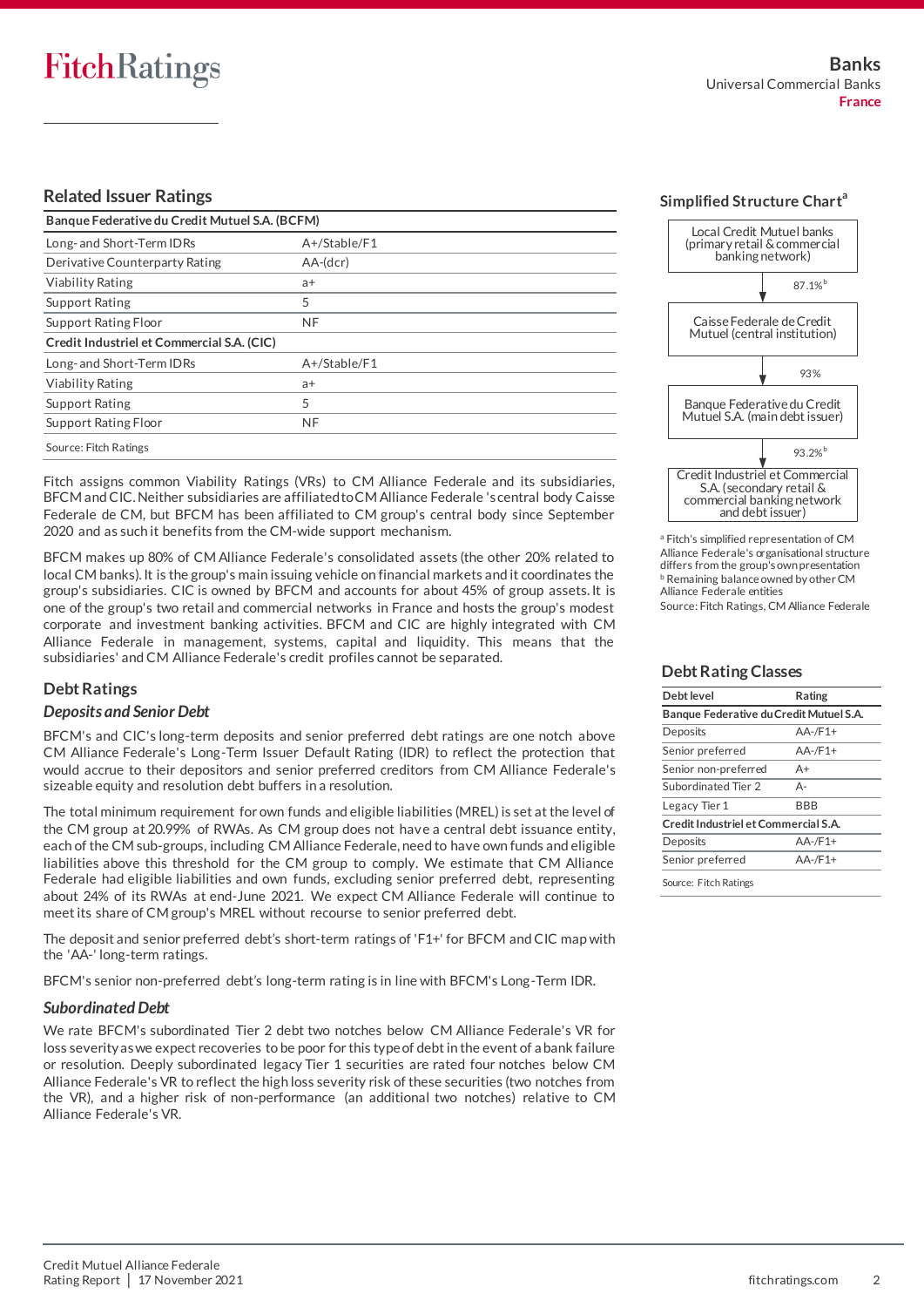

## **Significant Changes**

#### **Improving Operating Environment**

We revised the outlook on French banks' 'aa-' operating environment to stable from negative in September 2021. The stabilisation of our assessment of operating environment reflects a more modest direct impact from the pandemic than expected and the strong economic recovery in France. In its September 2021 Global Economic Outlook Fitch made several upward revisions to GDP growth forecasts for the eurozone (5.2% for 2021 from 5.0%) and France (6.1% from 5.8%) as the re-opening of economies provided a larger-than-anticipated boost.

#### **Capital Optimisation Within Group**

Fitch views as slightly credit positive the ongoing capital structure optimisation at CM Alliance Federale's insurance activities.

Like most French banking peers, CM Alliance Federale accounts for its equity participation in its insurance business under the Danish compromise for prudential purposes (applying a 370% risk weighting) rather than fully deducting its equity participation from own funds. CM Alliance Federale has just started optimising the capital structure of its insurance activities, while some other French bancassurers have already started several years ago.

Groupe des assurances du Credit Mutuel (GACM), the holding company of CM Alliance Federale's insurance activities, recently issued EUR750 million in Tier 2 subordinated debt. This will allow for a reduced share of equity capital in the insurance subsidiary's capital structure through increased shareholder distributions and at the same time lower consolidated RWAs for CM Alliance Federale. Further subordinated debt issuance from GACM would allow CM Alliance Federale to continue improving its already high capital ratios.

## **Bar Chart Legend**

| Vertical bars - VR range of Rating Factor |                                    |   |          |  |  |  |
|-------------------------------------------|------------------------------------|---|----------|--|--|--|
|                                           | Bar Colors - Influence on final VR |   |          |  |  |  |
| Higher influence                          |                                    |   |          |  |  |  |
|                                           | Moderate influence                 |   |          |  |  |  |
|                                           | Lower influence                    |   |          |  |  |  |
|                                           | Bar Arrows - Rating Factor Outlook |   |          |  |  |  |
| ⇑                                         | Positive                           | ₩ | Negative |  |  |  |
|                                           | <b>Evolving</b>                    |   | Stable   |  |  |  |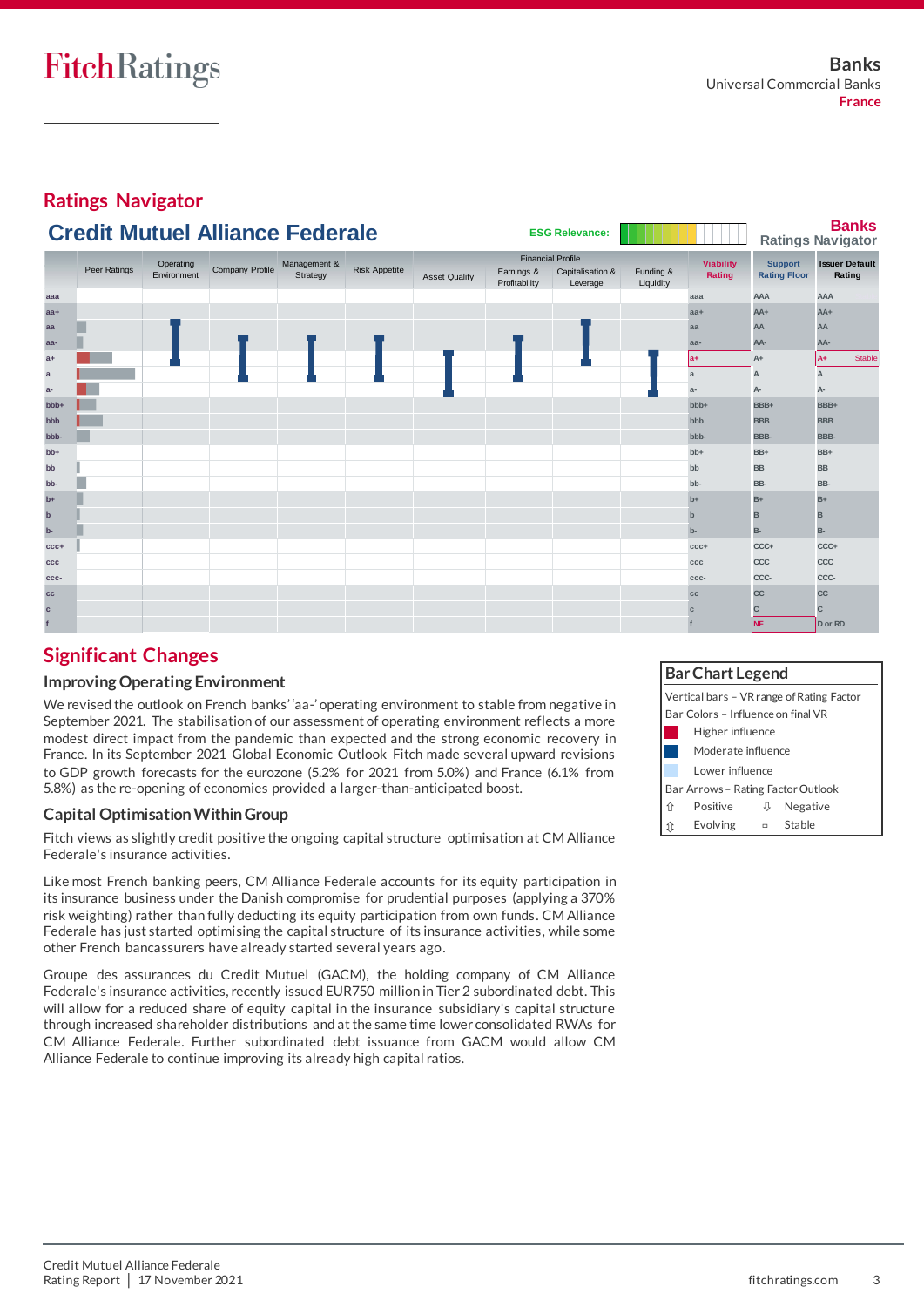## **Company Summary and Key Qualitative Assessment Factors**

#### **Strong Bancassurance Franchise in France**

CM Alliance Federale is the largest alliance of local cooperative banks within the larger CM cooperative banking group. Itis the third-largest domestic retail and commercial bank in France and the fifth-largest by total assets. CM Alliance Federale mainly operates in France throug h two complementary banking networks, the local CM cooperative banks and CIC's regional banks, and has sound domestic market shares of about 13% in loans and deposits.

Earnings diversification primarily comes from CM Alliance Federale's well-integrated life and non-life insurance activities in which it has strong domestic market positions. CM Alliance Federale's specialist consumer finance subsidiaries, Targobank and Cofidis group (about 10% of gross loans combined), contribute significantly to group results as their unsecured loans and car financing provide significantly higher margins than other lending products. CM Alliance Federale's wealth and asset management and corporate and investment banking (CIB) activities make modest contributions to earnings and are small compared to larger French banking peers.

CM Alliance Federale's upcoming integration of Credit Mutuel Nord Europe (CMNE), another subset of CM group, will help it gain scale in the northern part of France and in Belgium and strengthen its asset management franchise (CMNE has close to EUR50 billion in assets unde r management).

#### **Deep and Credible Management, Well-Articulated Strategy**

CM Alliance Federale's senior management consists in highly experienced and credible professionals with strong backgrounds in retail and commercial banking. They have generally spent large parts of their careers in the CM group and most of them were internally promote d from operational roles at regional federations or key subsidiaries. CM Alliance Federale's supervisory board mainly comprises elected local bank customers who are assisted in their duties by non-voting directors, often experienced local bank executives.

As a cooperative CM Alliance Federale is less exposed to pressure for shareholder returns than listed banks, allowing it to have a longer-term approach to strategy setting. The bank's business strategy in domestic retail and commercial banking focuses on increased cross -selling with other business lines such as insurance, consumer and equipment finance (leasing) and real estate brokerage. The group also plans to increase cross-sales between its retail banking networks and activities such as remote surveillance and telephone plans, where it has recently set up partnerships with BNP Paribas S.A. and French telephone operator Bouygues Telecom.

CM Alliance Federale had revised down its 2019-2023 strategic plan in late 2020 with the ambition to return to pre-crisis activity levels by 2023. However, at end-June 2021, most of its revised targets were already met as the group's strong execution also benefited from the strong economic recovery in France.

#### **Conservative Risk Appetite**

CM Alliance Federale's low-risk appetite reflects the group's cooperative nature, its domestic focus and its centralised and sound risk controls. The latter are supported by harmonised IT systems across group entities.

Low-risk housing loans are conservatively originated. They are generally fixed rate and fully amortising, in line with French bank peers. Consumer loans originated by Cofidis and Targobank are higher risk than those originated within the French branch networks, but we believe this is appropriately compensated for by high net interest margins. Lending to corporates is mainly to professionals, SMEs and midcaps, and CM Alliance Federale's underwriting standards are among the most prudent within the French banking sector.

CM Alliance Federale's capital markets activities comprise client flow driven activities and a small proprietary trading operation. The latter concentrates the bank's traded market risk, albeit for low net long positions and predominantly in actively-traded securities. CM Alliance Federale has a conservative limit framework and has consistently reduced the capital allocated to these activities in recent years.



RCB: retail & commercial banking AM,WM: asset- and wealth management Source: Fitch Ratings, CM Alliance Federale

#### **Operating Income** By Country; 1H21



a Mainly Spain, Luxembourg, Belgium and Portugal Source: Fitch Ratings, CM Alliance Federale

#### **Main 2023 Targets**

|                            | 1H21a                         | Revised<br>targets | Initial<br>targets |
|----------------------------|-------------------------------|--------------------|--------------------|
| Operating<br>income        | EUR15.9bn EUR14.6bnEUR15.9bnb |                    |                    |
| Cost/income<br>ratio       | 59.5%                         | 61%                | ~160%              |
| Net income                 | EUR4.2bn > EUR3.1bn           |                    | >EUR4bn            |
| Net income/<br><b>RWAs</b> |                               | 1.8% [1.2%:1.4%]   | >1.5%              |
| $CET1$ ratio <sup>c</sup>  |                               | 18.3% [17%;18%]    | >18%               |
|                            |                               |                    |                    |

**Annualised as appropriate** 

3% CAGR target from 2019 operating income <sup>c</sup> Constant regulatory-and consolidation scope Source: Fitch Ratings, CM Alliance Federale

## **Gross Loans**



Source: Fitch Ratings, CM Alliance Federale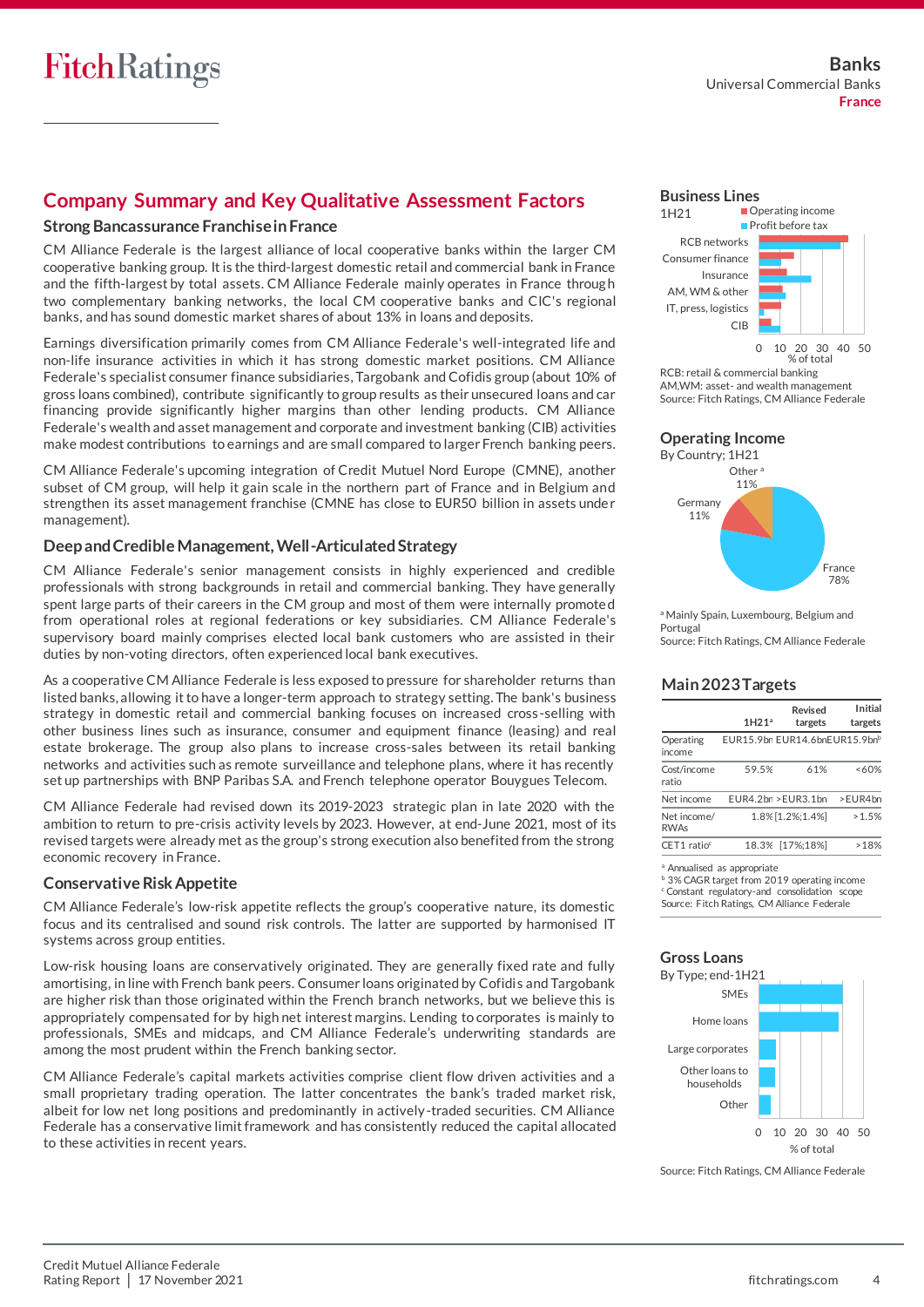### **Summary Financials and Key Ratios**

|                                        | 30 Jun 21                             |                         | 31 Dec 20               | 31 Dec 19              | 31 Dec 18               |  |
|----------------------------------------|---------------------------------------|-------------------------|-------------------------|------------------------|-------------------------|--|
|                                        | 6 months - interim 6 months - interim |                         | Year end                | Year end               | Year end                |  |
|                                        | (USDm)                                | (EURm)                  | (EURm)                  | (EURm)                 | (EURm)                  |  |
|                                        | Reviewed -                            | Reviewed -              | Audited -               | Audited -              | Audited -               |  |
|                                        | unqualified                           | unqualified             | unqualified             | unqualified            | unqualified             |  |
| Summary income statement               |                                       |                         |                         |                        |                         |  |
| Net interest and dividend income       | 4.139                                 | 3,483                   | 7.069                   | 6.645                  | 6,217                   |  |
| Net fees and commissions               | 2,298                                 | 1,934                   | 3,650                   | 3,599                  | 3,613                   |  |
| Other operating income                 | 3,020                                 | 2,541                   | 3,506                   | 4,332                  | 4,307                   |  |
| Total operating income                 | 9,457                                 | 7,958                   | 14,225                  | 14,576                 | 14,137                  |  |
| Operating costs                        | 5,628                                 | 4,736                   | 8,867                   | 8,942                  | 8,714                   |  |
| Pre-impairment operating profit        | 3,829                                 | 3,222                   | 5,358                   | 5,634                  | 5,423                   |  |
| Loan and other impairment charges      | 223                                   | 188                     | 2,377                   | 1,061                  | 904                     |  |
| Operating profit                       | 3,606                                 | 3,034                   | 2,981                   | 4,573                  | 4,519                   |  |
| Other non-operating items (net)        | $-74$                                 | -62                     | 582                     | 79                     | 44                      |  |
| Tax                                    | 1,052                                 | 885                     | 968                     | 1,507                  | 1,570                   |  |
| Net income                             | 2,480                                 | 2,087                   | 2,595                   | 3,145                  | 2,993                   |  |
| Other comprehensive income             | 68                                    | 57                      | 2                       | 579                    | $-326$                  |  |
| Fitch comprehensive income             | 2.548                                 | 2,144                   | 2,597                   | 3,724                  | 2,667                   |  |
| Summary balance sheet                  |                                       |                         |                         |                        |                         |  |
| Assets                                 |                                       |                         |                         |                        |                         |  |
| Gross Ioans                            | 518,773                               | 436,531                 | 428.052                 | 392,068                | 369,790                 |  |
| - Of which impaired                    | 14,376                                | 12,097                  | 12,497                  | 12,079                 | 11,577                  |  |
| Loan loss allowances                   | 10,915                                | 9,185                   | 9,612                   | 8,445                  | 8,109                   |  |
| Net loans                              | 507,858                               | 427,346                 | 418,440                 | 383,623                | 361,681                 |  |
| Interbank                              | 67,505                                | 56,803                  | 54,109                  | 39,184                 | 36,991                  |  |
| Derivatives                            | 8,413                                 | 7,079                   | 7,268                   | 7,510                  | 7,111                   |  |
| Other securities and earning assets    | 239,471                               | 201,507                 | 196,584                 | 195,299                | 184,649                 |  |
| Total earning assets                   | 823,246                               | 692,735                 | 676,401                 | 625,616                | 590,432                 |  |
| Cash and due from banks                | 146,675                               | 123.422                 | 99,575                  | 71,171                 | 56,696                  |  |
| Other assets                           | 22,960                                | 19,320                  | 20,002                  | 21.732                 | 20,236                  |  |
|                                        |                                       |                         |                         |                        |                         |  |
| Total assets                           | 992,880                               | 835,477                 | 795,978                 | 718,519                | 667,364                 |  |
| Liabilities                            |                                       |                         |                         |                        |                         |  |
| Customer deposits                      | 494,638                               | 416,222                 | 408,812                 | 336,803                | 302,295                 |  |
| Interbank and other short-term funding | 164,167                               | 138,141                 | 110,762                 | 108,796                | 112,631                 |  |
| Other long-term funding                | 89,755                                | 75,526                  | 74,928                  | 75,468                 | 69,255                  |  |
| Trading liabilities and derivatives    | 9,489                                 | 7,985                   | 5,927                   | 6,057                  | 6,762                   |  |
| Total funding                          | 758,049                               | 637,874                 | 600,429                 | 527,124                | 490,943                 |  |
| Other liabilities                      | 172,104                               | 144,820                 | 144,951                 | 143,222                | 131,799                 |  |
| Preference shares and hybrid capital   | 1,215                                 | 1,022                   | 1,023                   | 1,026                  | 1,027                   |  |
| Total equity                           | 61,513                                | 51,761                  | 49,575                  | 47,147                 | 43,595                  |  |
| Total liabilities and equity           | 992,880                               | 835,477                 | 795,978                 | 718,519                | 667,364                 |  |
| Exchange rate                          |                                       | $USD1 =$<br>EUR0.841468 | $USD1 =$<br>EUR0.821963 | $USD1 =$<br>EUR0.89015 | $USD1 =$<br>EUR0.873057 |  |
|                                        |                                       |                         |                         |                        |                         |  |

Source: Fitch Ratings, Fitch Solutions, CM Alliance Federale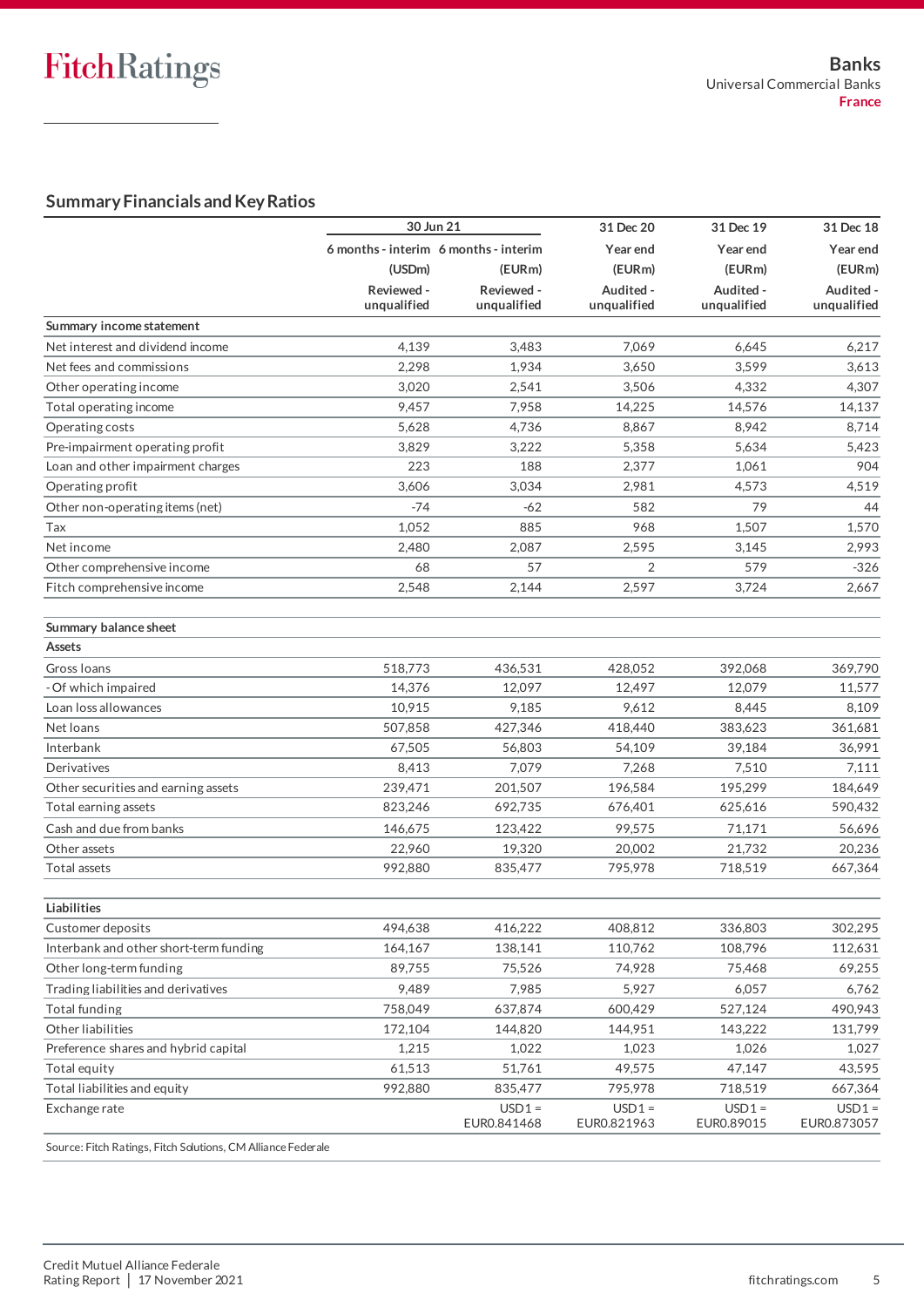## **Summary Financials and Key Ratios**

|                                             | 30 Jun 21 | 31 Dec 20 | 31 Dec 19 | 31 Dec 18 |
|---------------------------------------------|-----------|-----------|-----------|-----------|
| Ratios (annualised as appropriate)          |           |           |           |           |
| Profitability                               |           |           |           |           |
| Operating profit/risk-weighted assets       | 2.6       | 1.3       | 2.0       | 2.1       |
| Net interest income/average earning assets  | 1.0       | 1.1       | 1.1       | 1.1       |
| Non-interest expense/gross revenue          | 59.5      | 62.3      | 61.4      | 61.9      |
| Net income/average equity                   | 8.3       | 5.4       | 6.9       | 7.1       |
| Asset quality                               |           |           |           |           |
| Impaired Ioans ratio                        | 2.8       | 2.9       | 3.1       | 3.1       |
| Growth in gross loans                       | 2.0       | 9.2       | 6.0       | 7.3       |
| Loan loss allowances/impaired loans         | 75.9      | 76.9      | 69.9      | 70.0      |
| Loan impairment charges/average gross loans | 0.1       | 0.5       | 0.3       | 0.2       |
| Capitalisation                              |           |           |           |           |
| Common equity Tier 1 ratio                  | 18.3      | 17.8      | 17.3      | 16.6      |
| Fully loaded common equity Tier 1 ratio     | 18.3      | 17.8      | 17.3      | 16.6      |
| Tangible common equity/tangible assets      | 5.6       | 5.7       | 5.9       | 5.9       |
| Basel leverage ratio                        | 7.2       | 6.9       | 6.5       | 6.1       |
| Net impaired loans/common equity Tier 1     | 6.7       | 6.9       | 9.3       | 9.8       |
| <b>Funding and liquidity</b>                |           |           |           |           |
| Loans/customer deposits                     | 104.9     | 104.7     | 116.4     | 122.3     |
| Liquidity coverage ratio                    | 187.4     | 170.2     | 153.7     | 125.8     |
| Customer deposits/funding                   | 65.7      | 68.5      | 64.4      | 62.1      |
| Net stable funding ratio <sup>a</sup>       | 129.4     | n.a.      | n.a.      | n.a.      |

<sup>a</sup> CM Alliance Federale's NSFR was above 100% in 2020 and 2019

Source: Fitch Ratings, Fitch Solutions, CM Alliance Federale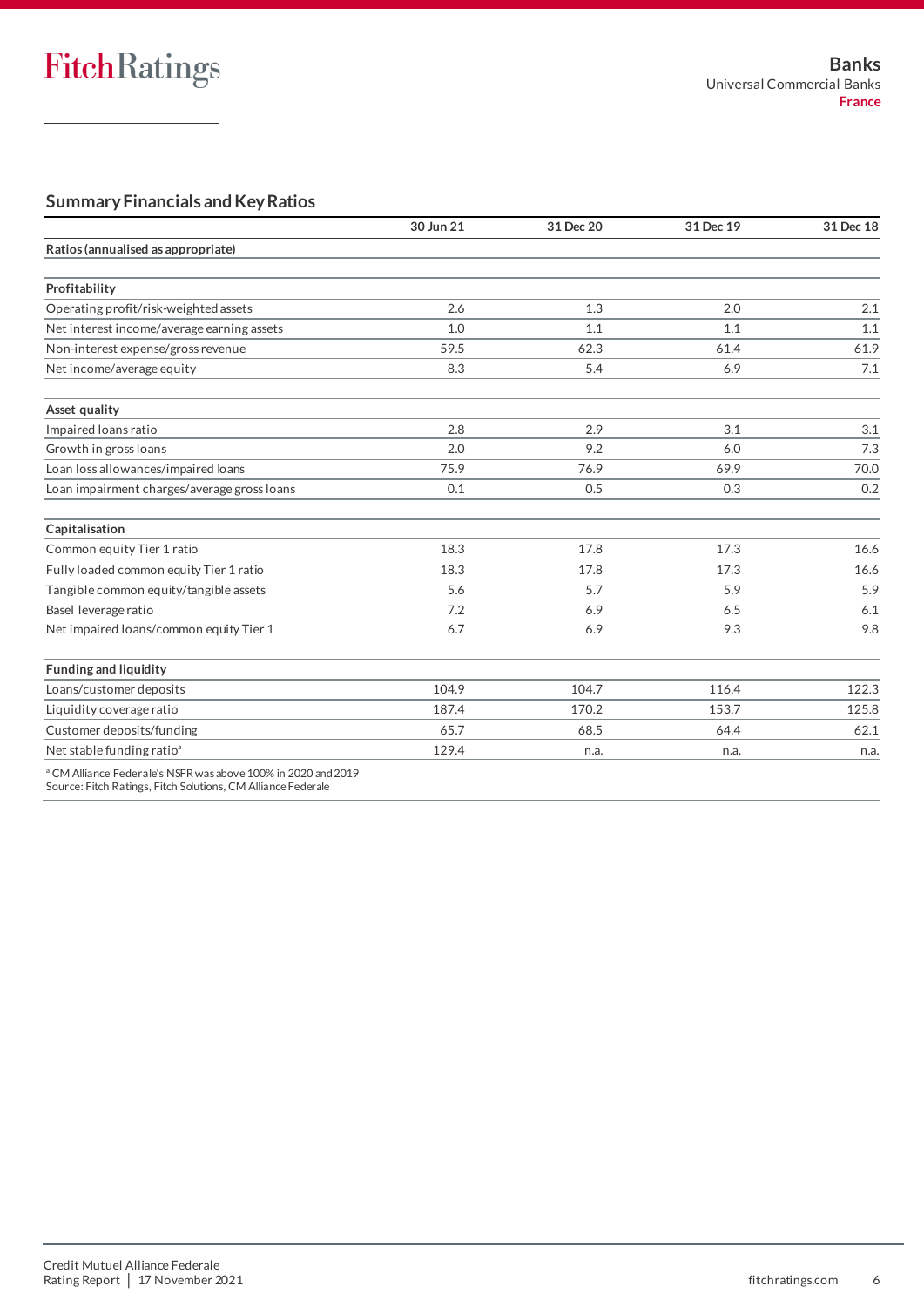## **Key Financial Metrics – Latest Developments**

#### **Resilient Asset Quality**

CM Alliance Federale's conservative loan origination practices, and regulatory safeguards on borrowers' debt serviceability in French home loans, will prevent material asset quality deterioration in this segment. We expect moderate impaired loan inflows in 2022 and increased loan impairment charges (LICs) primarily from the bank's SME and small business lending portfolios as state support measures are now largely withdrawn.

Over 2020 and 1H21 CM Alliance Federale's asset quality has remained sound with limited defaults on loans which had benefited from moratoriums, despite sizeable initial take-up of forbearance measures by corporate customers. In total, CM Alliance Federale has granted moratoriums on loans representing about 11% of gross loans but they had almost all expired by end-June 2021. State-guaranteed facilities (EUR16 billion of outstanding loans/4% of gross loans) are also performing better than expected with less than 3% impaired at end-June 2021.

CM Alliance Federale has maintained conservative sector-specific loan loss provisioning to prevent deterioration in vulnerable corporate segments (e.g. hotels, restaurants, tourism, auto and non-food retail) which it estimates represent about 3% of gross loans when deducting stateguarantees. The impaired loan ratios at CM Alliance Federale's consumer lending subsidiaries Cofidis and Targobank also remained in line with long-term averages, despite a reduction in loan production with the lockdown-induced fall in discretionary spending.

#### **Recovery in Operating Profitability**

CM Alliance Federale has strong recurring profitability despite its retail and commercial banking-focused business model. We believe that it will exceed its profitability targets in 2021 and 2022 due to sustained loan growth, increased drawings under the ECB's targeted long-term refinancing operations (EUR43 billion drawn at end-June 2021), controlled cost growth and LICs staying below long-term averages.

The profitability of CM Alliance Federale's insurance subsidiary will also recover as investment and underwriting results pick up and because its EUR180 million voluntary pay -out to policyholders in 2020 will not be repeated. Exceptionally strong performance in the group's small capital market and private equity businesses in 1H21 was driven by very supportive market conditions and is unlikely to be sustained over the long-term.

The integration of CMNE in 2022 will not burden group profitability, despite its somewhat weaker cost efficiency due to its small size, and because it already shares the same IT infrastructure as CM Alliance Federale.

#### **Large Capital Buffers**

CM Alliance Federale is strongly capitalised compared with most of its French and Europea n peers. The group's fully-loaded CET1 ratio of 18.3% at end-June 2021 provided it with comfortable buffer above its supervisory requirement of 7.8% of RWAs (10.5pp or EUR25 billion of buffer). CM Alliance Federale is able to maintain high capital ratios owing to its low risk appetite and strong earnings retention.

The negative capital impact from the integration of CMNE will be limited. CM Alliance Federale's large buffer above regulatory requirements allows it to deploy capital towards further organic or external growth opportunities.

#### **Stable Deposit Funding**

CM Alliance Federale's main funding sources are stable, granular deposits from retail customers (about 40% of total funding). These deposits have been bolstered by large inflows of precautionary savings over 2020-1H21. The group also has an established presence in debt capital markets with long-term debt issuance of about EUR10 to EUR15 billion annually.

We believe the group's liquidity management is adequate and at end-June 2021, it had central bank deposits and high-quality liquid assets of about EUR153 billion (20% of total assets, excluding insurance), comfortably covering short-term funding and long-term debt coming due over the next 12 months.

#### **Note on Charts**

Black dashed lines represent indicative quantitative ranges and implied scores for Fitch's core financial metrics for banks operating in the environments that Fitch scores in the 'aa' category like France.

Peer average includes CM Alliance Federale (VR: 'a+'), Credit Agricole (a+), Groupe BPCE (a+), BNP Paribas S.A. (a+), Societe Generale S.A. (a-), Nordea Bank Abp (aa-), Cooperatieve Rabobank U.A. (a+), ING Groep N.V. (a+), and Lloyds Banking Group plc (a)



**Operating Profit/RWAs**





#### **Risk-Weighted Capital Ratios**

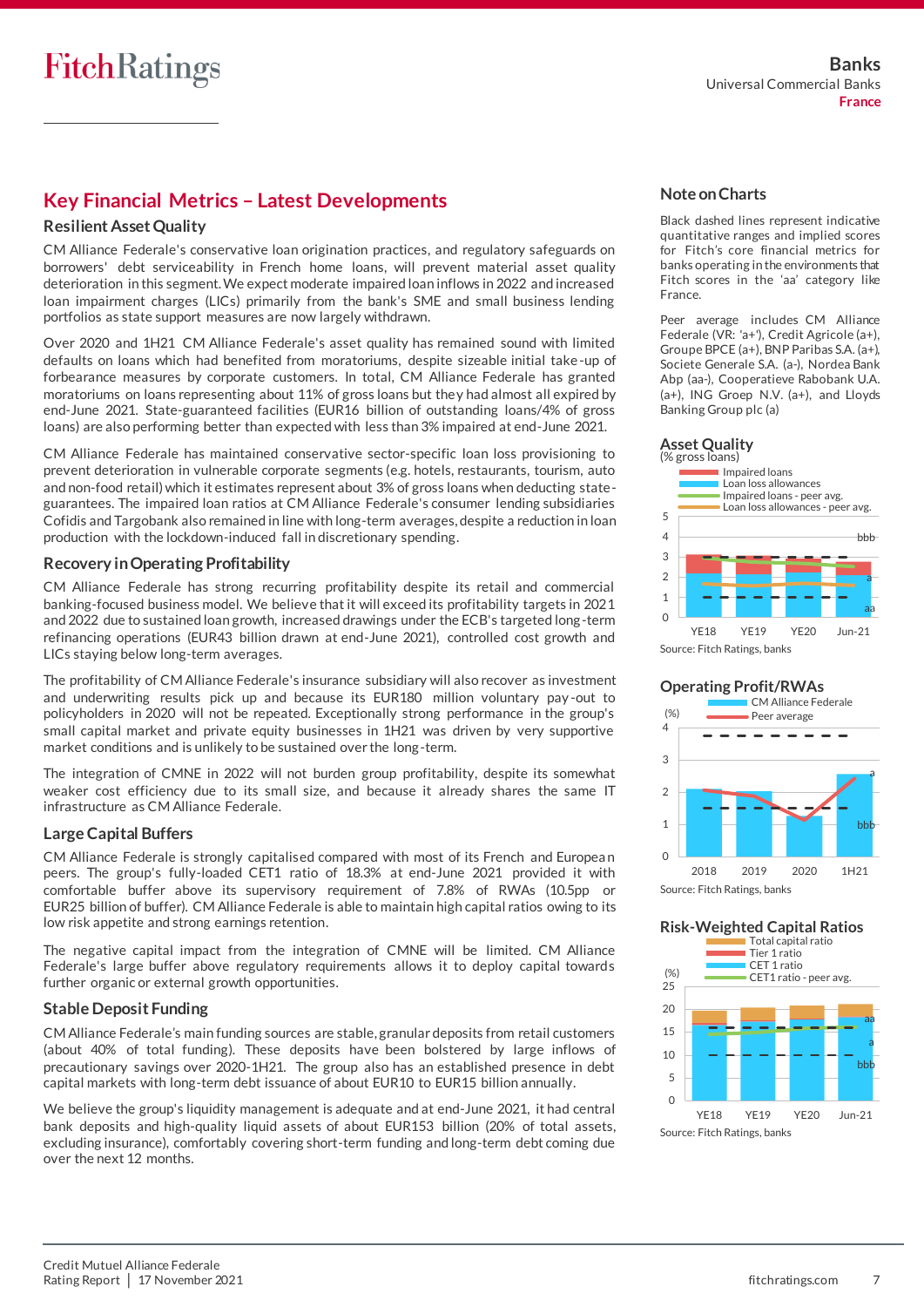## **Sovereign Support Assessment**

| <b>Support Rating Floor</b>                                               | Value    |                |           |
|---------------------------------------------------------------------------|----------|----------------|-----------|
| Typical D-SIB SRF for sovereign's rating level (assuming high propensity) | A or A-  |                |           |
| Actual country D-SIB SRF                                                  |          |                | NF        |
| <b>Support Rating Floor:</b>                                              |          |                | <b>NF</b> |
| <b>Support Factors</b>                                                    | Positive | <b>Neutral</b> | Negative  |
| Sovereign ability to support system                                       |          |                |           |
| Size of banking system relative to economy                                |          |                |           |
| Size of potential problem                                                 |          |                |           |
| Structure of banking system                                               |          |                |           |
| Liability structure of banking system                                     |          |                |           |
| Sovereign financial flexibility (for rating level)                        |          |                |           |
| Sovereign propensity to support system                                    |          |                |           |
| Resolution legislation with senior debt bail-in                           |          |                |           |
| Track record of banking sector support                                    |          |                |           |
| Government statements of support                                          |          |                |           |
| Sovereign propensity to support bank                                      |          |                |           |
| Systemic importance                                                       |          |                |           |
| Liability structure of bank                                               |          |                |           |
| Ownership                                                                 |          |                |           |
| Specifics of bank failure                                                 |          |                |           |
| Policy banks                                                              |          |                |           |
| Policy role                                                               |          |                |           |
| Funding guarantees and legal status                                       |          |                |           |
| Government ownership                                                      |          |                |           |

#### **No Reliance on Sovereign Support**

CM Alliance Federale's, BFCM's and CIC's Support Ratings (SR) of '5' and Support Rating Floors (SRF) of 'No Floor' reflect Fitch's view that although possible, sovereign support cannot be relied on. Legislative, regulatory and policy initiatives, including the implementation of the EU's Bank Recovery and Resolution Directive, have substantially reduced the likelihood of sovereign support for EU commercial banks in general, in our view. This implies that senior creditors woul d probably be required to participate in losses, if necessary, instead of the bank receiving sovereign support, despite CM group's systemic importance.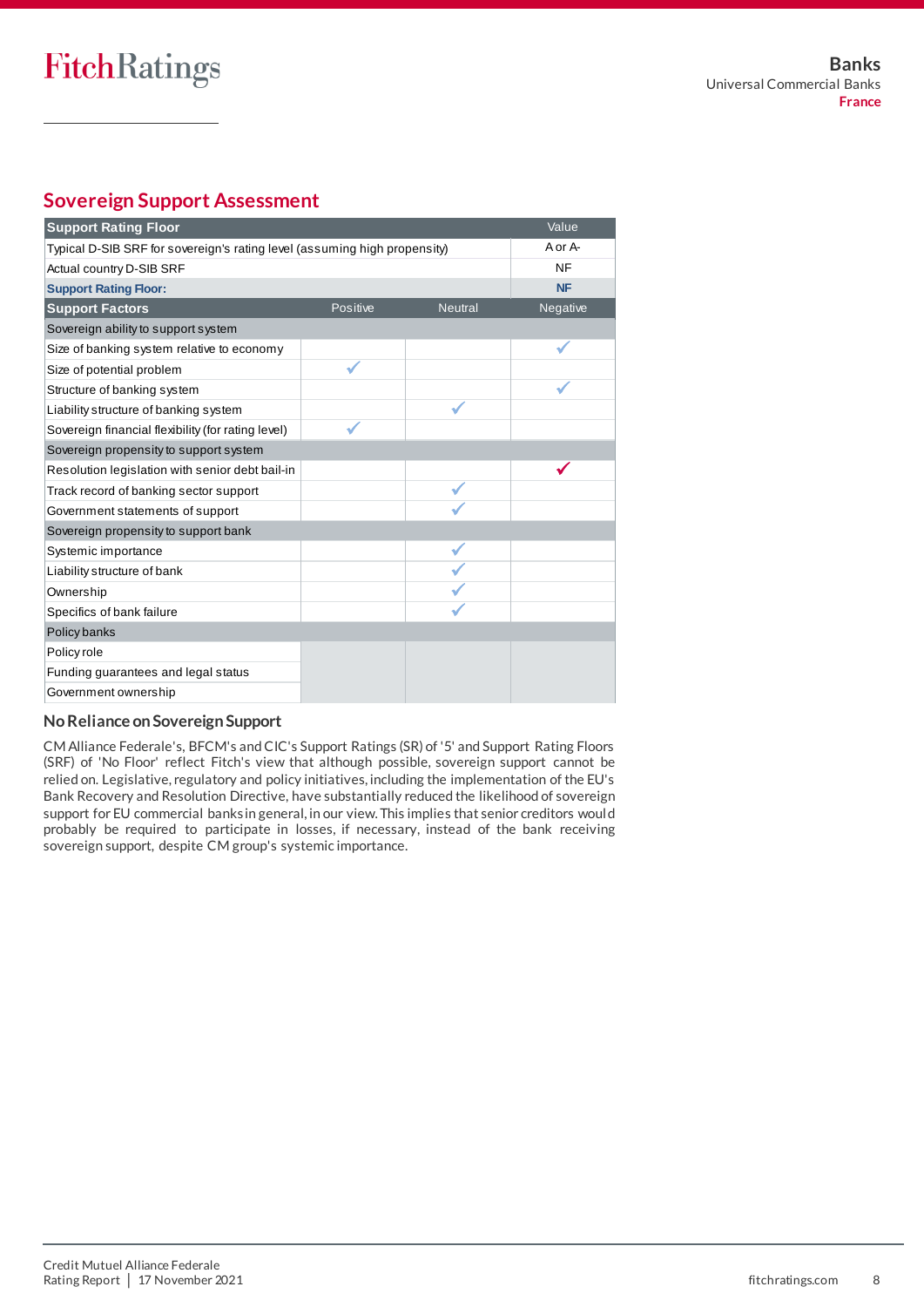## **Environmental, Social and Governance Considerations**

#### **FitchRatings Credit Mutuel Alliance Federale**

#### **Credit-Relevant ESG Derivation**

|  | Credit Mutuel Alliance Federale has 5 ESG potential rating drivers |
|--|--------------------------------------------------------------------|

- $\Rightarrow$  Gre Credit Mutuel Alliance Federale has exposure to compliance risks including fair lending practices, mis-selling, repossession/foreclosure practices, consumer data protection (data<br>security) but this has very low impact on t
- Governance is minimally relevant to the rating and is not currently a driver.

#### **Banks Ratings Navigator** 5 4 **Overall ESG Scale** key driver 0 issues driver 0 issues

3 2 1

| Environmental (E) |  |
|-------------------|--|
|                   |  |

| <b>General Issues</b>                                         | E Score        | <b>Sector-Specific Issues</b>                                                                                                                            | Reference                                                                  |                | <b>E</b> Scale |
|---------------------------------------------------------------|----------------|----------------------------------------------------------------------------------------------------------------------------------------------------------|----------------------------------------------------------------------------|----------------|----------------|
| GHG Emissions & Air Quality                                   | $\overline{1}$ | n.a.                                                                                                                                                     | n.a.                                                                       | 5              |                |
| Energy Management                                             |                | n.a.                                                                                                                                                     | n.a.                                                                       | 4              |                |
| Water & Wastewater<br>Management                              |                | n.a.                                                                                                                                                     | n.a.                                                                       | $\overline{3}$ |                |
| Waste & Hazardous Materials<br>Management; Ecological Impacts |                | n.a.                                                                                                                                                     | n.a.                                                                       | $\overline{2}$ |                |
| Exposure to Environmental<br><b>Impacts</b>                   | $\overline{2}$ | Impact of extreme weather events on assets and/or operations and<br>corresponding risk appetite & management; catastrophe risk; credit<br>concentrations | Company Profile; Management &<br>Strategy; Risk Appetite; Asset<br>Quality |                |                |
| Social (S)                                                    |                |                                                                                                                                                          |                                                                            |                |                |

| <b>General Issues</b>                                            | S Score                  | <b>Sector-Specific Issues</b>                                                                                                                                    | Reference                                                                                 | <b>S</b> Scale |  |
|------------------------------------------------------------------|--------------------------|------------------------------------------------------------------------------------------------------------------------------------------------------------------|-------------------------------------------------------------------------------------------|----------------|--|
| Human Rights, Community<br>Relations, Access & Affordability     | $\mathfrak{p}$           | Services for underbanked and underserved communities: SME and<br>community development programs; financial literacy programs                                     | Company Profile; Management &<br>Strategy; Risk Appetite                                  |                |  |
| Customer Welfare - Fair<br>Messaging, Privacy & Data<br>Security | 3                        | Compliance risks including fair lending practices, mis-selling,<br>repossession/foreclosure practices, consumer data protection (data<br>security)               | Operating Environment; Company<br>Profile; Management & Strategy;<br><b>Risk Appetite</b> | Δ              |  |
| Labor Relations & Practices                                      | $\overline{\phantom{0}}$ | Impact of labor negotiations, including board/employee compensation<br>and composition                                                                           | Company Profile; Management &<br>Strategy                                                 | $\mathbf{B}$   |  |
| Employee Wellbeing                                               |                          | n.a.                                                                                                                                                             | n.a.                                                                                      | $\mathcal{P}$  |  |
| <b>Exposure to Social Impacts</b>                                | $\overline{2}$           | Shift in social or consumer preferences as a result of an institution's<br>social positions, or social and/or political disapproval of core banking<br>practices | Company Profile; Financial Profile                                                        |                |  |
| Governance (G)                                                   |                          |                                                                                                                                                                  |                                                                                           |                |  |

| <b>General Issues</b>         | G Score        | <b>Sector-Specific Issues</b>                                                                                                                                                                             | Reference                                                                        |               | <b>G</b> Scale |
|-------------------------------|----------------|-----------------------------------------------------------------------------------------------------------------------------------------------------------------------------------------------------------|----------------------------------------------------------------------------------|---------------|----------------|
| <b>Management Strategy</b>    | 3              | Operational implementation of strategy                                                                                                                                                                    | Management & Strategy                                                            | 5             |                |
| Governance Structure          | 3              | Board independence and effectiveness; ownership concentration;<br>protection of creditor/stakeholder rights; legal /compliance risks;<br>business continuity: key person risk: related party transactions | Management & Strategy; Earnings<br>& Profitability; Capitalisation &<br>Leverage | Δ             |                |
| <b>Group Structure</b>        | $\overline{3}$ | Organizational structure; appropriateness relative to business model;<br>opacity; intra-group dynamics; ownership                                                                                         | Company Profile                                                                  | з             |                |
| <b>Financial Transparency</b> | 3              | Quality and frequency of financial reporting and auditing processes                                                                                                                                       | Management & Strategy                                                            | $\mathcal{P}$ |                |
|                               |                |                                                                                                                                                                                                           |                                                                                  |               |                |

CM Alliance Federale's highest level of ESG credit relevance is a score of '3'. This means ESG issues are credit neutral or have only a minimal credit impact on the entity, either due to their nature or the way in which they are being managed by the entity.

## **How to Read This Page**

not a rating d

From 1 to 7 based on a 15-level color gradation. Red (5) is<br>
How to Read This Page<br>
ESG scores range from 1 to 5 based on a 15-level color gradation. Red (5) is<br>
most relevant and green (1) is least relevant. **The Environmental (E), Social (S) and Governance (G) tables** break out the individual components of the scale. The right-hand box shows the **How to Read This Page**<br>
ESG scores range from 1 to 5 based on a 15-level color gradation. Red (5) is<br>
most relevant and green (1) is least relevant.<br> **The Environmental (E), Social (S) and Governance (G) tables** break out How to Read This Page<br>
ESG scores range from 1 to 5 based on a 15-level color gradation. Red (5) is<br>
most relevant and green (1) is least relevant.<br>
The Environmental (E), Social (S) and Governance (G) tables break out<br>
th the individual components of the scale. The right-hand box shows the aggregate E, S, or G score. General issues anique to a particular industry group. Scores are relevance of the sector-specific issues to the issuing entit

4 issues 5 issues

potential driver 5 issues

**The Credit-Relevant ESG Derivation table** shows the overall ESG score. score summarize the issuing entity's sub-component ESG scores. The box<br>on the far left identifies some of the main ESG issues that are drivers or<br>potential drivers of the issuing entity's credit rating (corresponding with<br>

**Classification** of ESG issues has been developed from Fitch's sector ratings oriteria. The General Issues and Sector-Specific Issues draw on the classification standards published by the United Nations Principles for Resp Board (SASB).

**Sector references** in the scale definitions below refer to Sector as displayed in the Sector Details box on page 1 of the navigator.

|  | <b>CREDIT-RELEVANT ESG SCALE</b>                                 |  |                                                                                                       |  |  |  |
|--|------------------------------------------------------------------|--|-------------------------------------------------------------------------------------------------------|--|--|--|
|  | How relevant are E, S and G issues to the overall credit rating? |  |                                                                                                       |  |  |  |
|  | $5\overline{5}$                                                  |  | Highly relevant, a key rating driver that has a significant impact                                    |  |  |  |
|  |                                                                  |  | on the rating on an individual basis. Equivalent to "higher"<br>relative importance within Navigator. |  |  |  |
|  |                                                                  |  | Relevant to rating, not a key rating driver but has an impact on                                      |  |  |  |
|  | $\overline{4}$                                                   |  | the rating in combination with other factors. Equivalent to                                           |  |  |  |
|  |                                                                  |  | "moderate" relative importance within Navigator.                                                      |  |  |  |
|  |                                                                  |  | Minimally relevant to rating, either very low impact or actively                                      |  |  |  |
|  | 3                                                                |  | managed in a way that results in no impact on the entity rating.                                      |  |  |  |
|  |                                                                  |  | Equivalent to "lower" relative importance within Navigator.                                           |  |  |  |
|  | $\mathfrak{p}$                                                   |  |                                                                                                       |  |  |  |
|  |                                                                  |  | Irrelevant to the entity rating but relevant to the sector.                                           |  |  |  |
|  |                                                                  |  |                                                                                                       |  |  |  |
|  |                                                                  |  |                                                                                                       |  |  |  |
|  |                                                                  |  | Irrelevant to the entity rating and irrelevant to the sector.                                         |  |  |  |
|  |                                                                  |  |                                                                                                       |  |  |  |